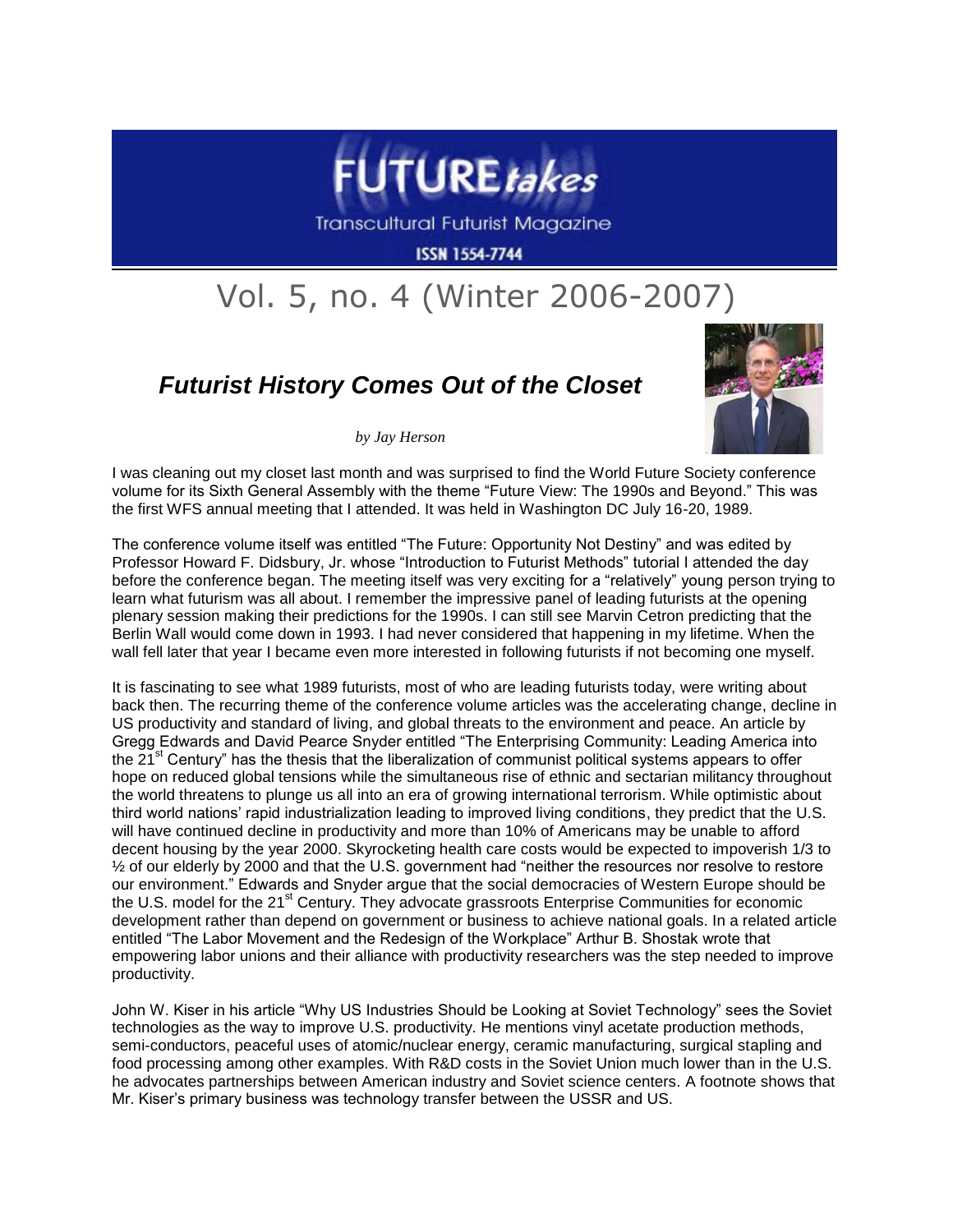William E. Halal in "One World: The Union of a New Capitalism and a New Socialism" is fascinated by Mikhail Gorbachev's comment in 1988 that the world was becoming a "single global organism." He predicted a convergence between capitalism and socialism that will embody similar blends of democracy, social welfare and free enterprise. This convergence was essential to support the coming knowledge based economy. In a related article, "Perestroika in America," Steven M. Clark sees the "public interest partnership" as a way of achieving Halal's vision of a blend of capitalism and socialism. He shows how these partnerships could blend capitalism market efficiency with planning and cooperation for the overall social interest. In so doing he argues that the Soviet Union was not an "evil empire" and although a oneparty system prevailed it was a much better provider of some democratic rights and market planning than the one-party dictatorships of South America.

## *Remembering 1989*

- Fall of the Iron Curtain and Berlin Wall
- Tiananmen Square riots in China
- France celebrated its bicentennial as a republic
- California—median price of a home \$196,000; median family income, family of four-\$41,000  $\bullet$
- $\bullet$ Best Film—*Driving Miss Daisy*
- Best Actress Jessica Tandy in *Driving Miss Daisy*
- Best Actor—Daniel Day Lewis in *My Left Foot*  $\bullet$
- Earthquake in San Francisco during the third game of the World Series  $\bullet$
- $\bullet$ Exxon Valdez spill in Alaska
- Time Magazines Man of the Year—Mikhail Gorbachev  $\bullet$
- Soviet withdrawal from Afghanistan
- Kurt Waldheim elected President of Austria amidst complaints of a Nazi-sympathetic past  $\bullet$
- Pete Rose accepts lifetime ban from baseball for gambling  $\bullet$
- A TV show called *Seinfeld* makes its debut  $\bullet$
- First federal computer indictment for a graduate student planting a computer virus  $\bullet$
- Voyager II sends back outstanding photos of Neptune and its moon Triton

It was Joseph N. Pelton who picked up on globalization and the pre-internet electronic age in "Future Talk: Coping with Our Electronic Technologies." He speaks of a global electronic village but through satellite telephone and television communication and distributed data processing via telecommunications technology rather than the internet. He is concerned that world leaders are not at all aware that the world was becoming smaller and the implications of this trend. He saw the Pacific Rim nations becoming the new focus of global political and economic power in the 21<sup>st</sup> Century. The principal Pacific Rim powers he saw emerging were Hong Kong, South Korea, Singapore and Taiwan. Interestingly he adds that this group might *possibly* include China and India. Pelton sees the trend of decreasing manufacturing jobs in developing nations and that artificial intelligence expert systems will be replacing highly skilled service jobs by 2005 and that artificial intelligence rather than the internet would be the economic engine of the 21<sup>st</sup> Century. Although he saw financial transactions, travel arrangements and consumer purchasing being automated, he saw all of these happening with distributed data processing or some level of artificial intelligence using human intervention rather than the empowerment of the internet. Pelton speaks of the 168 hour work week in the global electronic village rather than use the term 24/7. He predicts human evolution as a result of artificial intelligence and of everyone being "plugged into a global electronic machine" but stops short of using the term "singularity." He speaks of electronic terrorism. Could he have been thinking of virus proliferation and SPAM?